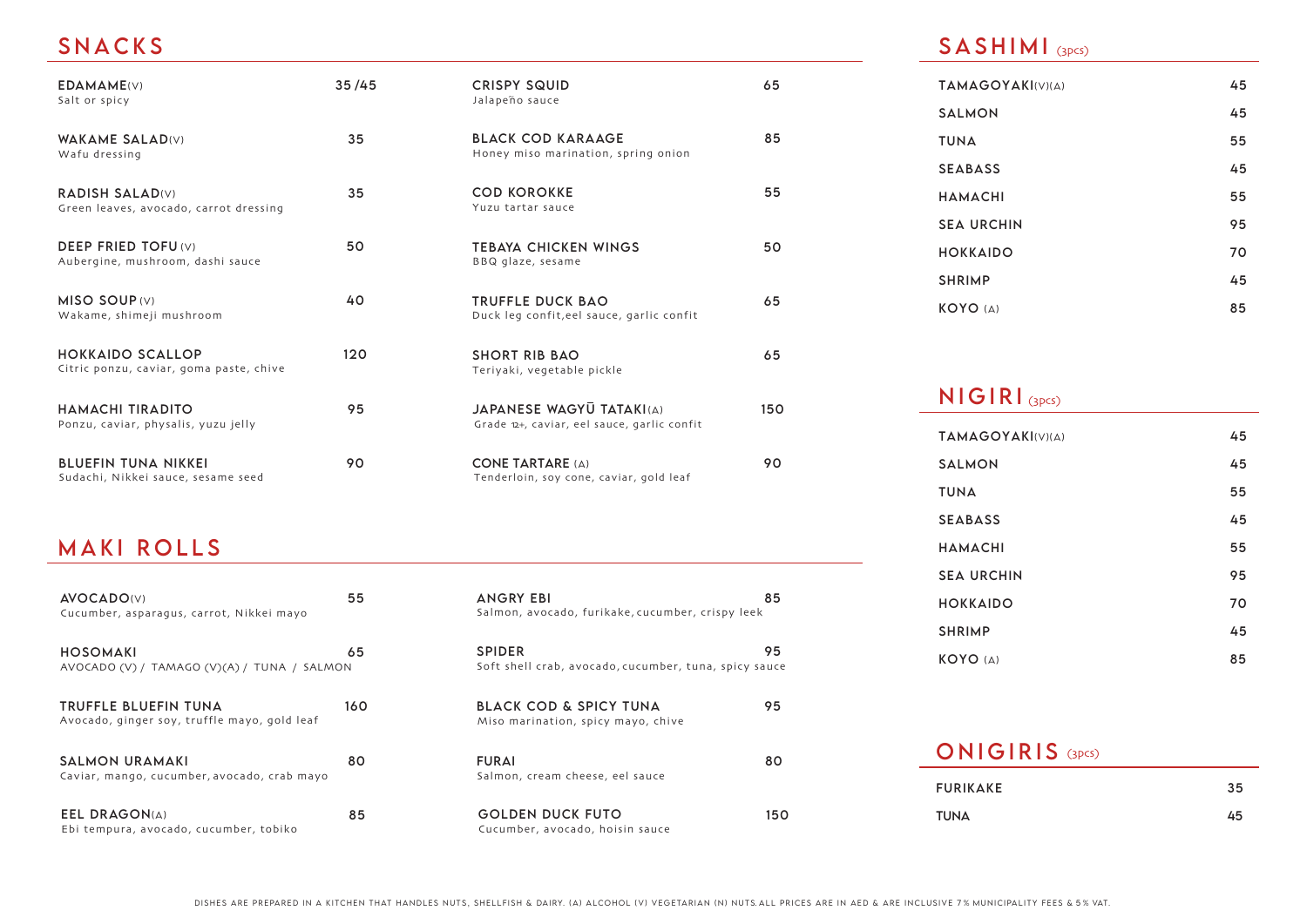| SHIITAKE(V)            | 35 |
|------------------------|----|
| <b>SWEET POTATO(V)</b> | 35 |
| <b>SHRIMP</b>          | 60 |
| <b>WHITEBAIT</b>       | 55 |
| <b>SHORT RIBS</b>      | 65 |

## KATSU SANDO

| <b>TAMAGO(V)(A)</b> | 55 |
|---------------------|----|
| PRAWNS(A)           | 75 |
| <b>CHICKEN(A)</b>   | 65 |
| WAGYU(A)            | 95 |

# VEGETABLE, RICE & NOODLES

| <b>ASPARAGUS(V)</b>            | 45 |
|--------------------------------|----|
| <b>BOKCHOY(V)</b>              | 35 |
| <b>STEAMED RICE(V)</b>         | 25 |
| <b>VEGETABLE FRIED RICE(V)</b> | 40 |
| <b>VEGETABLE UDON(V)</b>       | 45 |
| DUCK STIR FRIED RICE           | 55 |
| <b>BEEF NOODLE</b>             | 55 |
| <b>SPINACH GOMA</b>            | 45 |
| <b>SHIITAKE FRIED RICE(V)</b>  | 45 |
|                                |    |

#### TEMPURA (2pcs) (2pcs) YAKITORI

| <b>ASPARAGUS</b> (V)(A)<br>Sesame seed | 45 |
|----------------------------------------|----|
| <b>TIGER PRAWN</b><br>Spicy teriyaki   | 85 |
| CHICKEN(A)<br>Chive                    | 55 |
| DUCK(A)(N)<br>Roasted peanut, chive    | 55 |
| <b>BEEF TENDERLOIN(A)</b><br>Spicy Soy | 75 |

### RAMEN

| RAMEN(V)                    | 60 |
|-----------------------------|----|
| Noodle, tatsoi, egg, sesame |    |
| <b>ADD CHICKEN</b>          | 20 |
| <b>PRAWN</b>                | 30 |



### ROBATA

| <b>VEGETABLE</b>  |     |
|-------------------|-----|
| EGGPLANT(V)(2pcs) | 65  |
|                   |     |
| <b>SEAFOOD</b>    |     |
| SALMON (1509)     | 115 |
|                   |     |
| SEABASS (150g)    | 115 |
| TURBOT $(150q)$   | 155 |
| BLACK COD (1509)  | 160 |
|                   |     |

#### MEAT

| BABY CHICKEN (A) (2509) | 75  |
|-------------------------|-----|
| DUCK (150q)             | 150 |
| <b>LAMB CHOPS</b>       | 130 |
| TENDERLOIN (1509)       | 150 |
| STRIPLOIN (1509)        | 145 |
| RIBEYE(1509)            | 160 |

WAGYŪ

| TENDERLOIN 7+ (1009)    | -210 |
|-------------------------|------|
| $STRIPLOIN$ 7+ $(100q)$ | 190  |